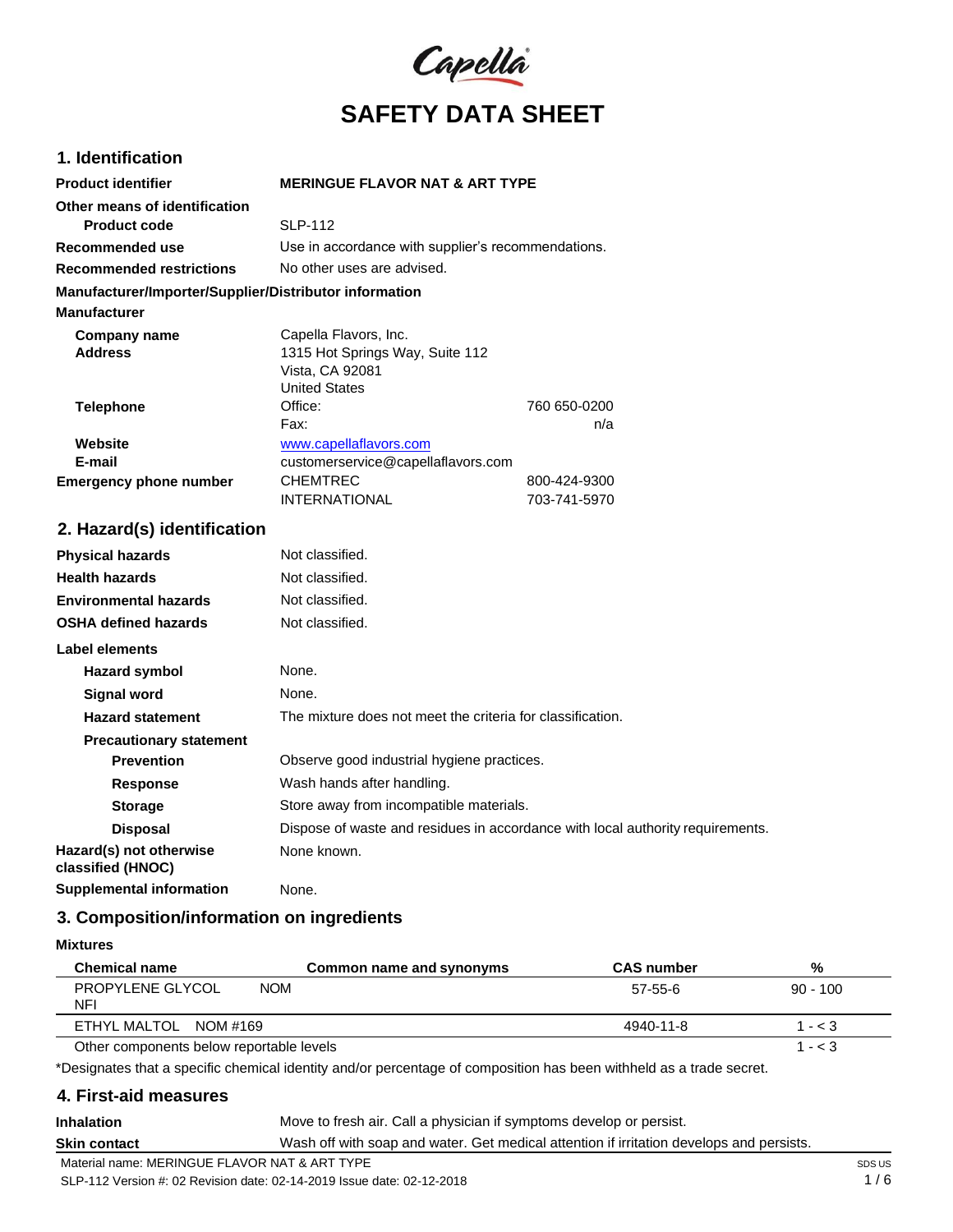| Eye contact                                                                  | Rinse with water. Get medical attention if irritation develops and persists.                                        |
|------------------------------------------------------------------------------|---------------------------------------------------------------------------------------------------------------------|
| Ingestion                                                                    | Rinse mouth. Get medical attention if symptoms occur.                                                               |
| <b>Most important</b><br>symptoms/effects, acute and<br>delayed              | Direct contact with eyes may cause temporary irritation.                                                            |
| Indication of immediate<br>medical attention and special<br>treatment needed | Treat symptomatically.                                                                                              |
| <b>General information</b>                                                   | Ensure that medical personnel are aware of the material(s) involved, and take precautions to<br>protect themselves. |
| 5. Fire-fighting measures                                                    |                                                                                                                     |
| Suitable extinguishing media                                                 | Alcohol resistant foam. Powder. Carbon dioxide (CO2).                                                               |
| Unsuitable extinguishing<br>media                                            | Do not use water jet as an extinguisher, as this will spread the fire.                                              |
| Specific hazards arising from<br>the chemical                                | During fire, gases hazardous to health may be formed.                                                               |
| Special protective equipment<br>and precautions for firefighters             | Self-contained breathing apparatus and full protective clothing must be worn in case of fire.                       |
| <b>Fire fighting</b><br>equipment/instructions                               | Move containers from fire area if you can do so without risk.                                                       |
| <b>Specific methods</b>                                                      | Use standard firefighting procedures and consider the hazards of other involved materials.                          |

No unusual fire or explosion hazards noted.

**General fire hazards**

### **6. Accidental release measures**

| <b>Personal precautions,</b><br>protective equipment and<br>emergency procedures | Keep unnecessary personnel away. For personal protection, see section 8 of the SDS.                                                                                                                                                                                                                                |
|----------------------------------------------------------------------------------|--------------------------------------------------------------------------------------------------------------------------------------------------------------------------------------------------------------------------------------------------------------------------------------------------------------------|
| Methods and materials for<br>containment and cleaning up                         | Use water spray to reduce vapors or divert vapor cloud drift.<br>Large Spills: Stop the flow of material, if this is without risk. Dike the spilled material, where this is<br>possible. Absorb in vermiculite, dry sand or earth and place into containers. Following product<br>recovery, flush area with water. |
|                                                                                  | Small Spills: Wipe up with absorbent material (e.g. cloth, fleece). Clean surface thoroughly to<br>remove residual contamination.                                                                                                                                                                                  |
| <b>Environmental precautions</b>                                                 | Never return spills to original containers for re-use. For waste disposal, see section 13 of the SDS.<br>Avoid discharge into drains, water courses or onto the ground.                                                                                                                                            |
| 7 Here dille a service and a service                                             |                                                                                                                                                                                                                                                                                                                    |

## **7. Handling and storage**

| <b>Precautions for safe handling</b> | Avoid prolonged exposure. Observe good industrial hygiene practices.                             |
|--------------------------------------|--------------------------------------------------------------------------------------------------|
| Conditions for safe storage,         | Store in tightly closed container. Store away from incompatible materials (see Section 10 of the |
| including any incompatibilities      | SDS).                                                                                            |

## **8. Exposure controls/personal protection**

### **Occupational exposure limits**

The following constituents are the only constituents of the product which have a PEL, TLV or other recommended exposure limit. At this time, the other constituents have no known exposure limits.

| <b>Components</b>                         | Type                                                                                                                                                                                                                                                                                                                                                               | Value             | Form     |
|-------------------------------------------|--------------------------------------------------------------------------------------------------------------------------------------------------------------------------------------------------------------------------------------------------------------------------------------------------------------------------------------------------------------------|-------------------|----------|
| PROPYLENE GLYCOL<br>NOM NFI (CAS 57-55-6) | TWA                                                                                                                                                                                                                                                                                                                                                                | $10 \text{ mg/m}$ | Aerosol. |
| <b>Biological limit values</b>            | No biological exposure limits noted for the ingredient(s).                                                                                                                                                                                                                                                                                                         |                   |          |
| Appropriate engineering<br>controls       | Good general ventilation should be used. Ventilation rates should be matched to conditions. If<br>applicable, use process enclosures, local exhaust ventilation, or other engineering controls to<br>maintain airborne levels below recommended exposure limits. If exposure limits have not been<br>established, maintain airborne levels to an acceptable level. |                   |          |

### **Individual protection measures, such as personal protective equipment**

**Eye/face protection** Wear safety glasses with side shields (or goggles).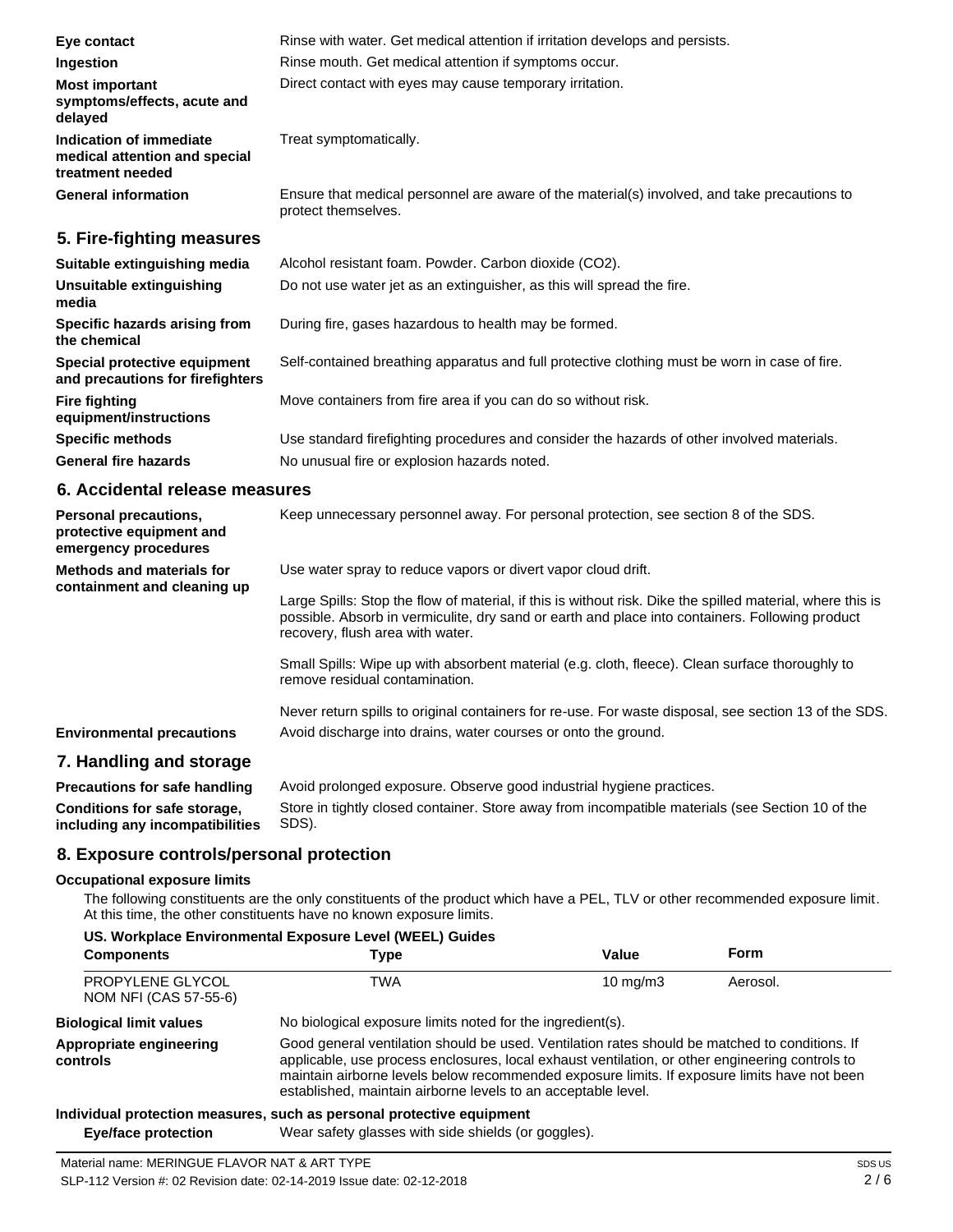| <b>Skin protection</b><br><b>Hand protection</b> | Wear appropriate chemical resistant gloves.                                                                                                                                                                                 |
|--------------------------------------------------|-----------------------------------------------------------------------------------------------------------------------------------------------------------------------------------------------------------------------------|
| Other                                            | Wear suitable protective clothing.                                                                                                                                                                                          |
| <b>Respiratory protection</b>                    | In case of insufficient ventilation, wear suitable respiratory equipment.                                                                                                                                                   |
| <b>Thermal hazards</b>                           | Wear appropriate thermal protective clothing, when necessary.                                                                                                                                                               |
| <b>General hygiene</b><br>considerations         | Always observe good personal hygiene measures, such as washing after handling the material<br>and before eating, drinking, and/or smoking. Routinely wash work clothing and protective<br>equipment to remove contaminants. |

# **9. Physical and chemical properties**

| Appearance                                        |                                               |
|---------------------------------------------------|-----------------------------------------------|
| <b>Physical state</b>                             | Liquid.                                       |
| Form                                              | Liquid.                                       |
| Color                                             | Not available.                                |
| Odor                                              | Not available.                                |
| <b>Odor threshold</b>                             | Not available.                                |
| рH                                                | Not available.                                |
| Melting point/freezing point                      | -74.2 $\degree$ F (-59 $\degree$ C) estimated |
| Initial boiling point and boiling<br>range        | 370.76 °F (188.2 °C) estimated                |
| <b>Flash point</b>                                | > 200.0 °F (> 93.3 °C) Closed Cup             |
| <b>Evaporation rate</b>                           | Not available.                                |
| <b>Flammability (solid, gas)</b>                  | Not applicable.                               |
| Upper/lower flammability or explosive limits      |                                               |
| <b>Flammability limit - lower</b><br>$(\%)$       | Not available.                                |
| <b>Flammability limit - upper</b><br>$(\%)$       | Not available.                                |
| Explosive limit - lower (%)                       | Not available.                                |
| Explosive limit - upper (%)                       | Not available.                                |
| Vapor pressure                                    | 0.17 hPa estimated                            |
| <b>Vapor density</b>                              | Not available.                                |
| <b>Relative density</b>                           | Not available.                                |
| Solubility(ies)                                   |                                               |
| <b>Solubility (water)</b>                         | Not available.                                |
| <b>Partition coefficient</b><br>(n-octanol/water) | Not available.                                |
| <b>Auto-ignition temperature</b>                  | 700 °F (371.11 °C) estimated                  |
| <b>Decomposition temperature</b>                  | Not available.                                |
| <b>Viscosity</b>                                  | Not available.                                |
| <b>Other information</b>                          |                                               |
| <b>Explosive properties</b>                       | Not explosive.                                |
| <b>Flammability class</b>                         | Combustible IIIB estimated                    |
| <b>Oxidizing properties</b>                       | Not oxidizing.                                |
| <b>Refractive index</b>                           | 1.421 - 1.451                                 |
| <b>Specific gravity</b>                           | $1.02 - 1.05$                                 |
|                                                   |                                               |

## **10. Stability and reactivity**

| <b>Reactivity</b>               | The product is stable and non-reactive under normal conditions of use, storage and transport. |
|---------------------------------|-----------------------------------------------------------------------------------------------|
| <b>Chemical stability</b>       | Material is stable under normal conditions.                                                   |
| <b>Possibility of hazardous</b> | No dangerous reaction known under conditions of normal use.                                   |
| reactions                       |                                                                                               |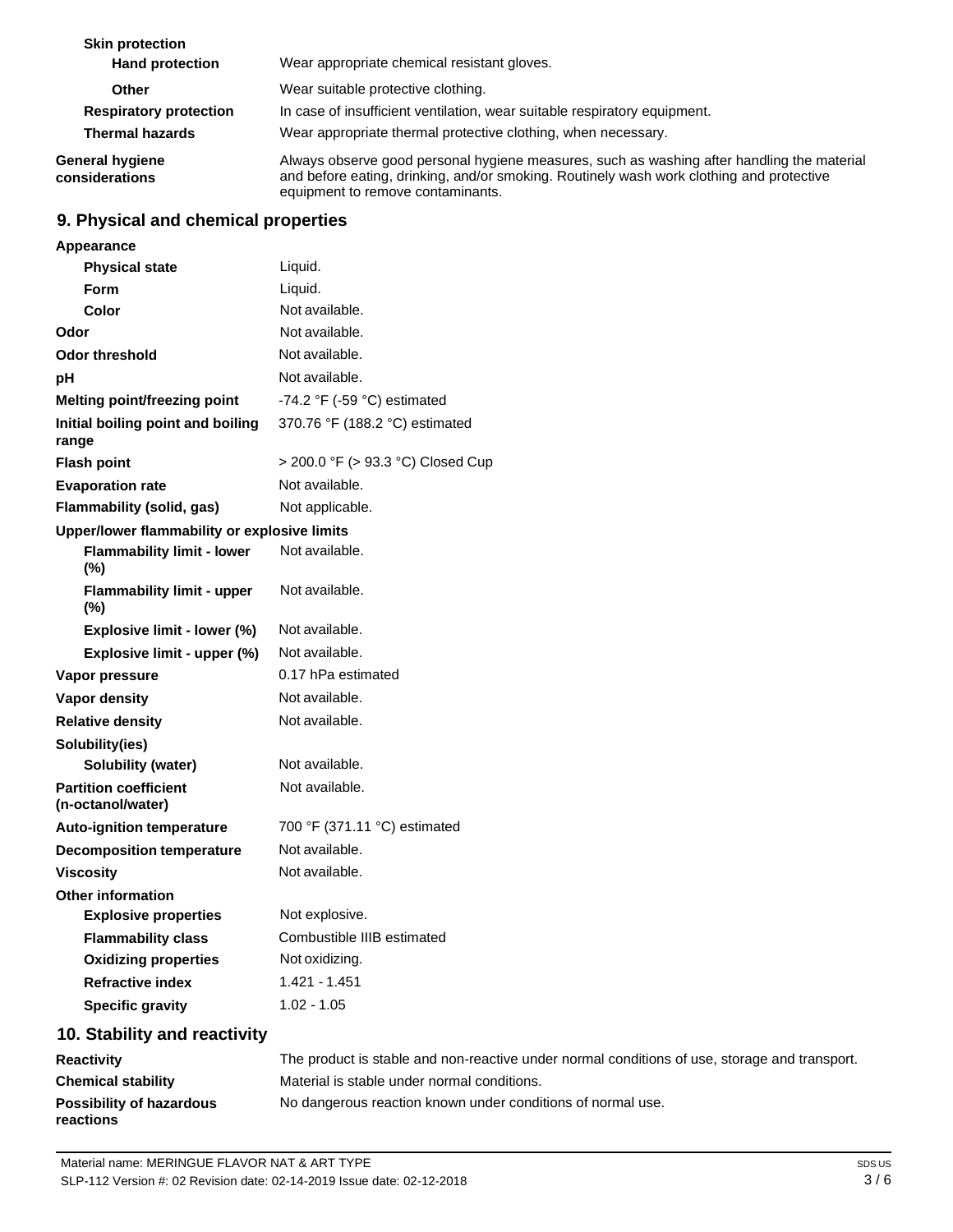| <b>Conditions to avoid</b>                 | Keep away from heat, hot surfaces, sparks, open flames and other ignition sources. Avoid<br>temperatures exceeding the flash point. Contact with incompatible materials. |
|--------------------------------------------|--------------------------------------------------------------------------------------------------------------------------------------------------------------------------|
| Incompatible materials                     | Strong oxidizing agents.                                                                                                                                                 |
| <b>Hazardous decomposition</b><br>products | No hazardous decomposition products are known.                                                                                                                           |

# **11. Toxicological information**

### **Information on likely routes of exposure**

| <b>Inhalation</b>                                                                  | Prolonged inhalation may be harmful.                                                                                                                                                                  |
|------------------------------------------------------------------------------------|-------------------------------------------------------------------------------------------------------------------------------------------------------------------------------------------------------|
| <b>Skin contact</b>                                                                | No adverse effects due to skin contact are expected.                                                                                                                                                  |
| Eye contact                                                                        | Direct contact with eyes may cause temporary irritation.                                                                                                                                              |
| Ingestion                                                                          | Expected to be a low ingestion hazard.                                                                                                                                                                |
| Symptoms related to the<br>physical, chemical and<br>toxicological characteristics | Direct contact with eyes may cause temporary irritation.                                                                                                                                              |
| Information on toxicological effects                                               |                                                                                                                                                                                                       |
| <b>Acute toxicity</b>                                                              | Not available.                                                                                                                                                                                        |
| <b>Skin corrosion/irritation</b>                                                   | Prolonged skin contact may cause temporary irritation.                                                                                                                                                |
| Serious eye damage/eye<br>irritation                                               | Direct contact with eyes may cause temporary irritation.                                                                                                                                              |
| Respiratory or skin sensitization                                                  |                                                                                                                                                                                                       |
| <b>Respiratory sensitization</b>                                                   | Not a respiratory sensitizer.                                                                                                                                                                         |
| <b>Skin sensitization</b>                                                          | This product is not expected to cause skin sensitization.                                                                                                                                             |
| Germ cell mutagenicity                                                             | No data available to indicate product or any components present at greater than 0.1% are<br>mutagenic or genotoxic.                                                                                   |
| Carcinogenicity                                                                    | Not classifiable as to carcinogenicity to humans.                                                                                                                                                     |
| Not listed.<br>Not regulated.<br>Not listed.                                       | IARC Monographs. Overall Evaluation of Carcinogenicity<br>OSHA Specifically Regulated Substances (29 CFR 1910.1001-1052)<br>US. National Toxicology Program (NTP) Report on Carcinogens               |
| <b>Reproductive toxicity</b>                                                       | This product is not expected to cause reproductive or developmental effects.                                                                                                                          |
| Specific target organ toxicity -<br>single exposure                                | Not classified.                                                                                                                                                                                       |
| Specific target organ toxicity -<br>repeated exposure                              | Not classified.                                                                                                                                                                                       |
| <b>Aspiration hazard</b>                                                           | Not an aspiration hazard.                                                                                                                                                                             |
| <b>Chronic effects</b>                                                             | Prolonged inhalation may be harmful.                                                                                                                                                                  |
| 12. Ecological information                                                         |                                                                                                                                                                                                       |
| <b>Ecotoxicity</b>                                                                 | The product is not classified as environmentally hazardous. However, this does not exclude the<br>possibility that large or frequent spills can have a harmful or damaging effect on the environment. |
| Persistence and degradability                                                      | No data is available on the degradability of any ingredients in the mixture.                                                                                                                          |
| <b>Bioaccumulative potential</b>                                                   |                                                                                                                                                                                                       |
| Partition coefficient n-octanol / water (log Kow)<br>PROPYLENE GLYCOL              | $-0.92$<br>NOM NFI                                                                                                                                                                                    |
| <b>Mobility in soil</b>                                                            | No data available.                                                                                                                                                                                    |
| Other adverse effects                                                              | No other adverse environmental effects (e.g. ozone depletion, photochemical ozone creation<br>potential, endocrine disruption, global warming potential) are expected from this component.            |
| 13. Disposal considerations                                                        |                                                                                                                                                                                                       |
| <b>Disposal instructions</b>                                                       | Collect and reclaim or dispose in sealed containers at licensed waste disposal site.                                                                                                                  |

**Local disposal regulations** Dispose in accordance with all applicable regulations.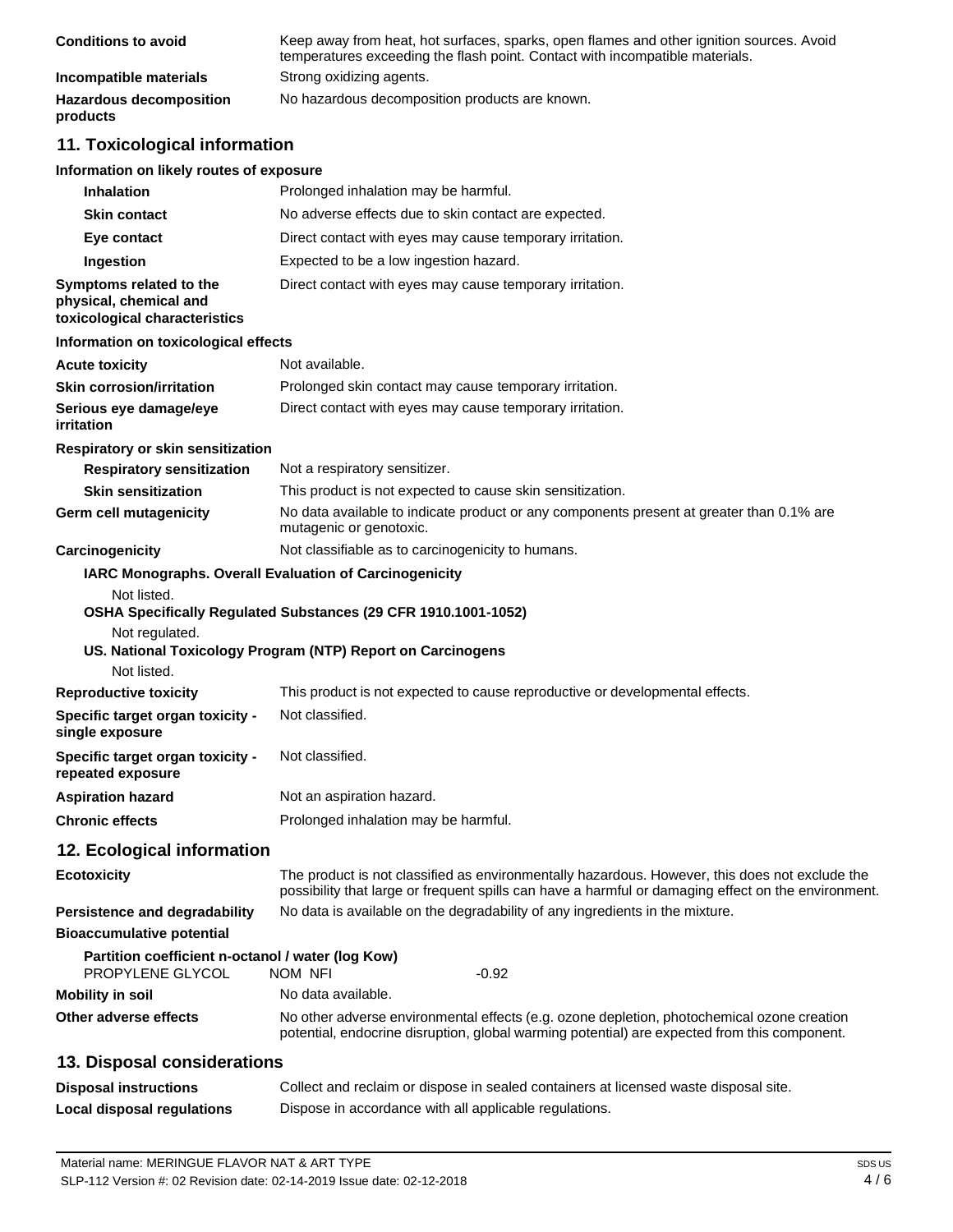| Hazardous waste code                     | The waste code should be assigned in discussion between the user, the producer and the waste<br>disposal company.                                                                                                      |
|------------------------------------------|------------------------------------------------------------------------------------------------------------------------------------------------------------------------------------------------------------------------|
| Waste from residues / unused<br>products | Dispose of in accordance with local regulations. Empty containers or liners may retain some<br>product residues. This material and its container must be disposed of in a safe manner (see:<br>Disposal instructions). |
| Contaminated packaging                   | Since emptied containers may retain product residue, follow label warnings even after container is<br>emptied. Empty containers should be taken to an approved waste handling site for recycling or<br>disposal.       |

### **14. Transport information**

#### **DOT**

Not regulated as dangerous goods.

#### **IATA**

Not regulated as dangerous goods.

#### **IMDG**

Not regulated as dangerous goods.

#### **Transport in bulk according to Annex II of MARPOL 73/78 and the IBC Code** Not established.

### **15. Regulatory information**

#### **US federal regulations**

This product is not known to be a "Hazardous Chemical" as defined by the OSHA Hazard Communication Standard, 29 CFR 1910.1200.

#### **Toxic Substances Control Act (TSCA)**

**TSCA Section 12(b) Export Notification (40 CFR 707, Subpt. D)**

# Not regulated.

#### **CERCLA Hazardous Substance List (40 CFR 302.4)**

Not listed.

#### **SARA 304 Emergency release notification**

#### Not regulated.

#### **OSHA Specifically Regulated Substances (29 CFR 1910.1001-1052)**

Not regulated.

#### **Superfund Amendments and Reauthorization Act of 1986 (SARA)**

#### **SARA 302 Extremely hazardous substance**

Not listed.

**SARA 311/312 Hazardous chemical** No (Exempt)

# **SARA 313 (TRI reporting)**

Not regulated.

#### **Other federal regulations**

#### **Clean Air Act (CAA) Section 112 Hazardous Air Pollutants (HAPs) List**

Not regulated.

### **Clean Air Act (CAA) Section 112(r) Accidental Release Prevention (40 CFR 68.130)**

Not regulated.

**Safe Drinking Water Act (SDWA)** Not regulated.

#### **US state regulations**

#### **California Proposition 65**

California Safe Drinking Water and Toxic Enforcement Act of 1986 (Proposition 65): This material is not known to contain any chemicals currently listed as carcinogens or reproductive toxins. For more information go to [www.P65Warnings.ca.gov.](http://www.p65warnings.ca.gov/)

#### **International Inventories**

| Country(s) or region | Inventory name                                     | On inventory (yes/no)* |
|----------------------|----------------------------------------------------|------------------------|
| Australia            | Australian Inventory of Chemical Substances (AICS) | Yes.                   |
| Canada               | Domestic Substances List (DSL)                     | No.                    |
| Canada               | Non-Domestic Substances List (NDSL)                | No.                    |